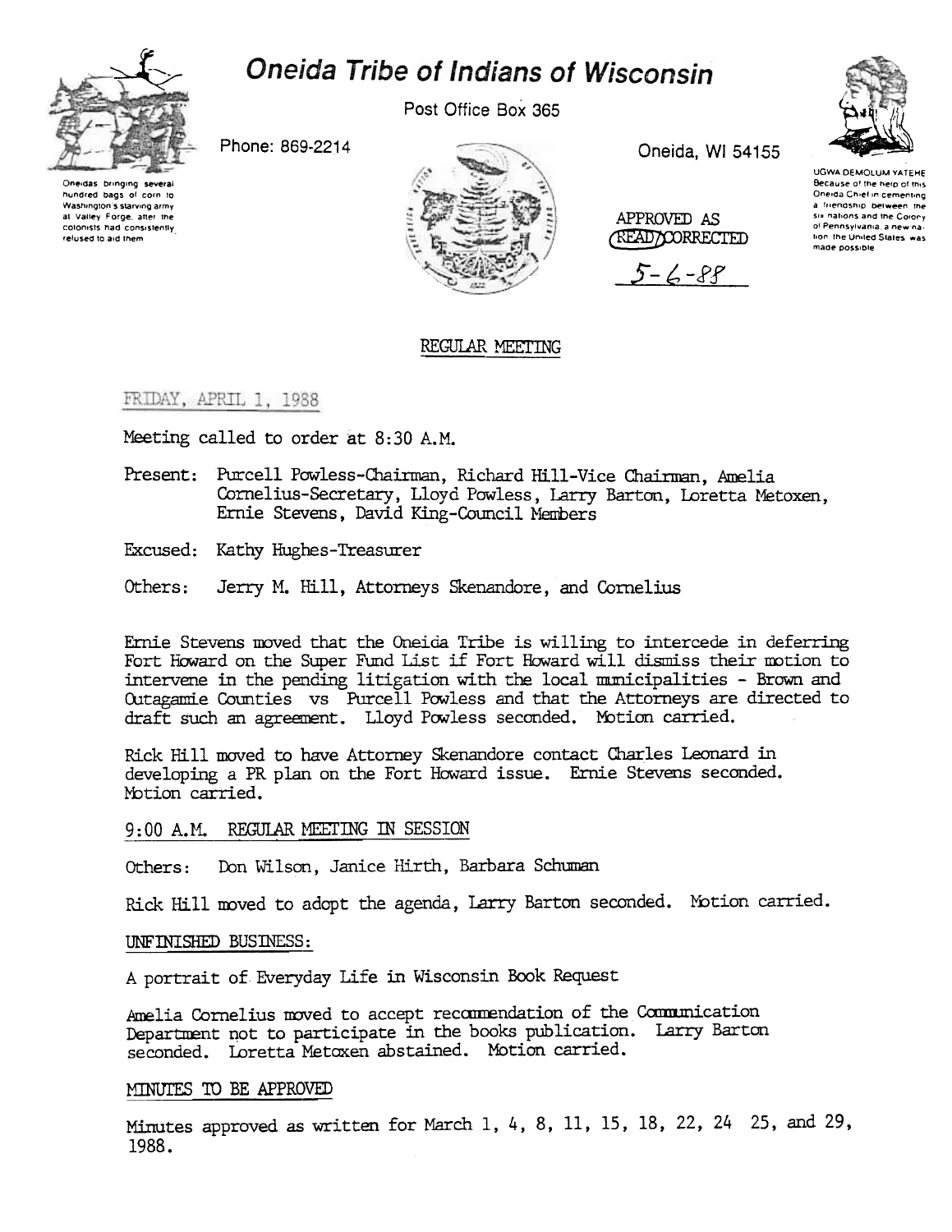ONEIDA TRIBE OF INDIANS OF WISCONSIN SPECIAL MEETING - APRIL 1, 1988 Page 2

HOTEL REPORT ENDING FEBRUARY 29, 1988 - Janice Hirth

0 Minority report by Hour and persons approximately 43%

0 Hotel Corp. Minutes of January 26 and February 29, 1988

0 Accounts Payable needed 3/14/88 \$113,242.10 PDILgage 63,000.000 Total Requested \$176,242.1

° UDAG closing will be done by Carl Rasmussen and should be done soon.

Loretta Metoxen moved to approve the Hotel Report. Rick Hill seconded. Motion carried.

Rick Hill moved to defer the cash flow request to Don Wilson for his recommendation. Loretta Metoxen seconded. Motion carried.

### JESSE JACKSON REQUEST TO SET UP A CAMPAIGN TABLE AT BINGO

Larry Barton moved to approve the request and to make the offer an option to any other presidential candidate. Loretta Metoxen seconded. Motion carried.

BOARD VACANCIES RECOMMENDATION - Purcell Powless

Rick Hill moved to approve the following for the Conservation Board:

- 1.. Mary Ellen Jourdan
- $\frac{2}{3}$ . Clifford Dean Cornelius
- Mike King
- 4. William (Buck) Stevens

Ernie Stevens seconded. Motion carried.

Loretta moved to approve Roy K. Metoxen on the Health Board. Rick Hil seconded. MOtion carried.

Amelia Cornelius moved to approve Debra J. Danforth on the Anna John Nursing Home Commission. Loretta Metoxen seconded. Motion carried.

Recommendation to advertise for two vacant positions on Conservation Board, and extend posting for one vacancy on Nursing Home Commission and one on the fuseum Board.

### LITIGATION COMMITTEE REQUEST

The Litigation Committee is requesting to retain Dr. Schaaf for 2/3 days not to exceed \$900 plus expenses to hold extensive discussion related to his views on Oneida historical research. Lloyd Powless moved to approve, Rick Hill seconded. Motion carried.